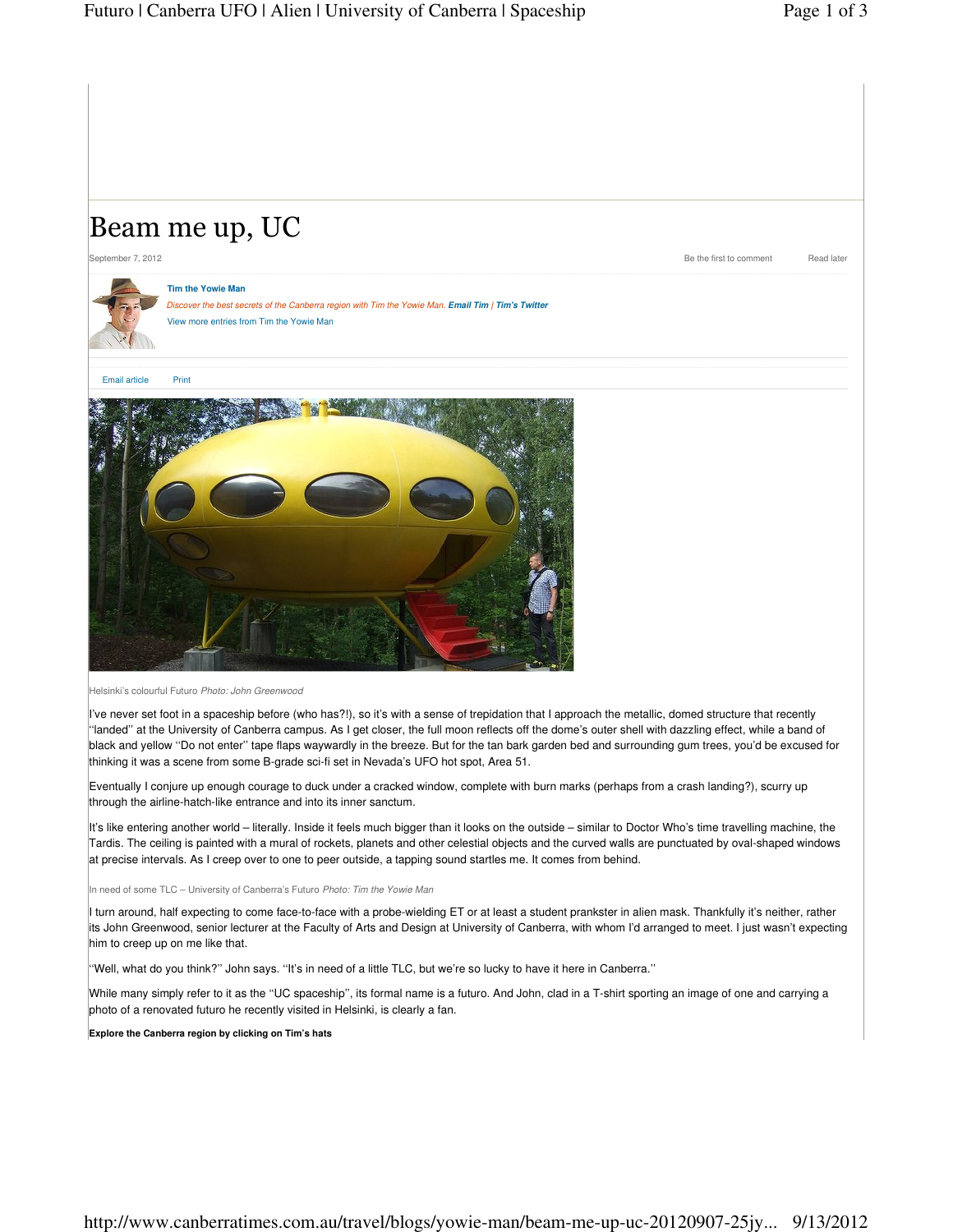

©2012 Google - Map data ©2012 Google, Whereis(R), Sensis Pty Ltd -

View Tim the Yowie Man in a larger map

John begins to rattle off the dimensions and design features of the prefabricated buildings which were the brainchild of Finnish architect Matti Suuronen in the late 1960s. ''All futuros are four-metres high by eight metres in diameter and are composed of polyester plastic and fibreglass,'' he says.

''Believe it or not they were initially designed as a ski cabin that would be quick to heat and easy to construct in rough terrain as they can readily be transported to remote locations by helicopter in one piece or dismantled into 16 pieces.''

But with the heightened interest in space travel in the late '60s, ''many people bought them as homes, and they've also been used as everything from unique cafes to brothels,'' explains John. Mmm, I bet they used the marketing line – ''for an experience out of this world!''

Due to the onset of the oil crisis in the 1970s and rising material costs, only 96 futuros were ever manufactured and ''this is one of the best known survivors in Australia,'' John explains. ''It's one of only about three in the public domain in the world.''

The futuro's surprisingly spacious interior isn't the only similarity with the Tardis. Just as the Time Lord has been reincarnated a number of times (I've lost count – is it nine?), so too has Canberra's futuro and although there's no evidence of it ever being used as a brothel (yet!), UC student Erika Ceeney has put together a potted history since it first landed in Canberra 40 years ago.

Erika's research reveals that the futuro (initially baby poo yellow in colour) was delivered to Canberra in 1972 (probably from a manufacturer in New Zealand) where it was displayed at the Building Materials Exhibition Centre in Maryborough Street, Fyshwick. Apparently it had a very modern fit-out with a bedroom, curved kitchenette, curved seating and a small bathroom. ''The purpose was probably to test its viability in the Australian market,'' Ceeney speculates. ''Presumably due to a lack of interest, even though a licence to produce futuros was purchased by an Australian company, none were ever produced in Australia.''

off to a private farm in Sutton before touching down An 'alien' outside the University of Canberra's Futuro According to Erika's speculative trail, it then flew at the Macquarie Slide Swimming Centre (by which stage it had apparently been painted red). But just like Doctor Who regularly encounters missing time,

Photo: Anonymous